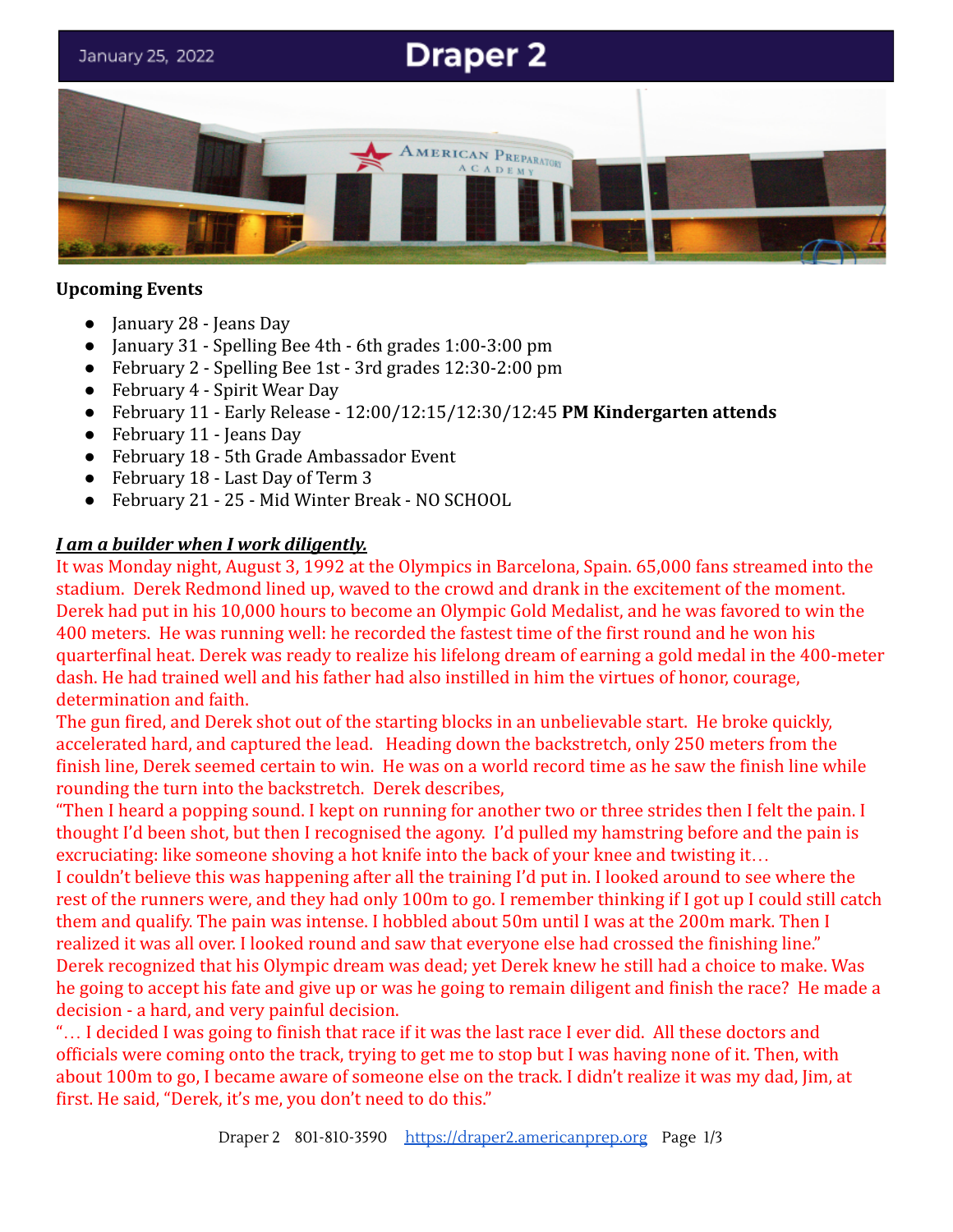'I just said, "Dad, I want to finish, get me back in the semi-final." He said, "OK. We started this thing together and now we'll finish it together." He managed to get me to stop trying to run and just walk and he kept repeating, "You're a champion, you've got nothing to prove."

Together, arm in arm, father and son struggled toward the finish line with 65,000 people cheering, clapping, and crying.

Derek didn't win an Olympic Gold Medal, but he continued to show diligence by finishing his race. He also taught us that sometimes we need a little help from family and friends and that's okay. Derek came away with something more valuable than gold that day and is now an inspiration to the world. Please watch this extraordinary example of working diligently and discuss it in your family. <https://www.youtube.com/watch?v=t2G8KVzTwfw>

## *Jeans Day - January 28*

Watch for a sticker coming home on Thursday so you know if your student qualifies to wear jeans! Here are the guidelines - <https://draper2.americanprep.org/jeans-day/>

## *Drop Off Reminder*

When you are dropping students off in the morning, please pull all the way forward, allowing the maximum number of cars to use the curb at once. We encourage students to have learning plans signed, coats on, masks on, and goodbye's said BEFORE you arrive at the curb. Thank you!

#### *Classroom Spelling Bee Winners - 4th through 6th grades*

Congratulations to our 4th-6th grade classroom spelling bee winners! They all did a fantastic job and will continue on to the school bee.

| 4th Grade                 | <b>4th Grade</b>      | <b>4th Grade</b>   | 4th Grade        | <b>4th Grade</b>       | <b>4th Grade</b> |
|---------------------------|-----------------------|--------------------|------------------|------------------------|------------------|
| Shyamini<br>Sivanarayanan | Nihaan Prasobh        | Ved P. Patel       | Daksh Nayak      | Vyasaraj<br>Singeetham | Raaga Sama       |
| 5th Grade                 | 5th Grade             | 5th Grade          | <b>5th Grade</b> | <b>5th Grade</b>       | 5th Grade        |
| Skylie Ramos              | Anush<br>Senthilkumar | Adwita<br>Mandiwal | Rashvi Thaker    | Zane Giles             |                  |
| 6th Grade                 | <b>6th Grade</b>      | <b>6th Grade</b>   | <b>6th Grade</b> | <b>6th Grade</b>       | <b>6th Grade</b> |
| Varun Agarwal             | Hudson<br>Strickland  | Shreya Mehta       | Maahi Rohila     | Lincoln Davis          | Mohammad<br>Maaz |

#### *APA & D2 Hope Squad School Supply Drive for the Utah Youth Village*

In honor of February's Day of HOPE, we have decided to gather new (and like new) school supply donations to give a Gift of HOPE and support Utah Youth Village children in need. Donations will be accepted February 1st until February 28th. Ideas for donations include: pencils, pens, notebooks, crayons, coloring pencils, markers, calculators, erasers, composition notebooks, highlighters, binders, folders, dividers, backpacks and more! Please drop off donations for the Utah Youth Village to the donation box in the D2 lobby anytime between February 1st and February 28th. THANK YOU!

#### *Parenting with Love and Logic Classes - FREE to APA Parents*

The Love and Logic approach to parenting is built around the science of caring and respectful relationships. An authentic, loving connection between parents and their children forms the foundation